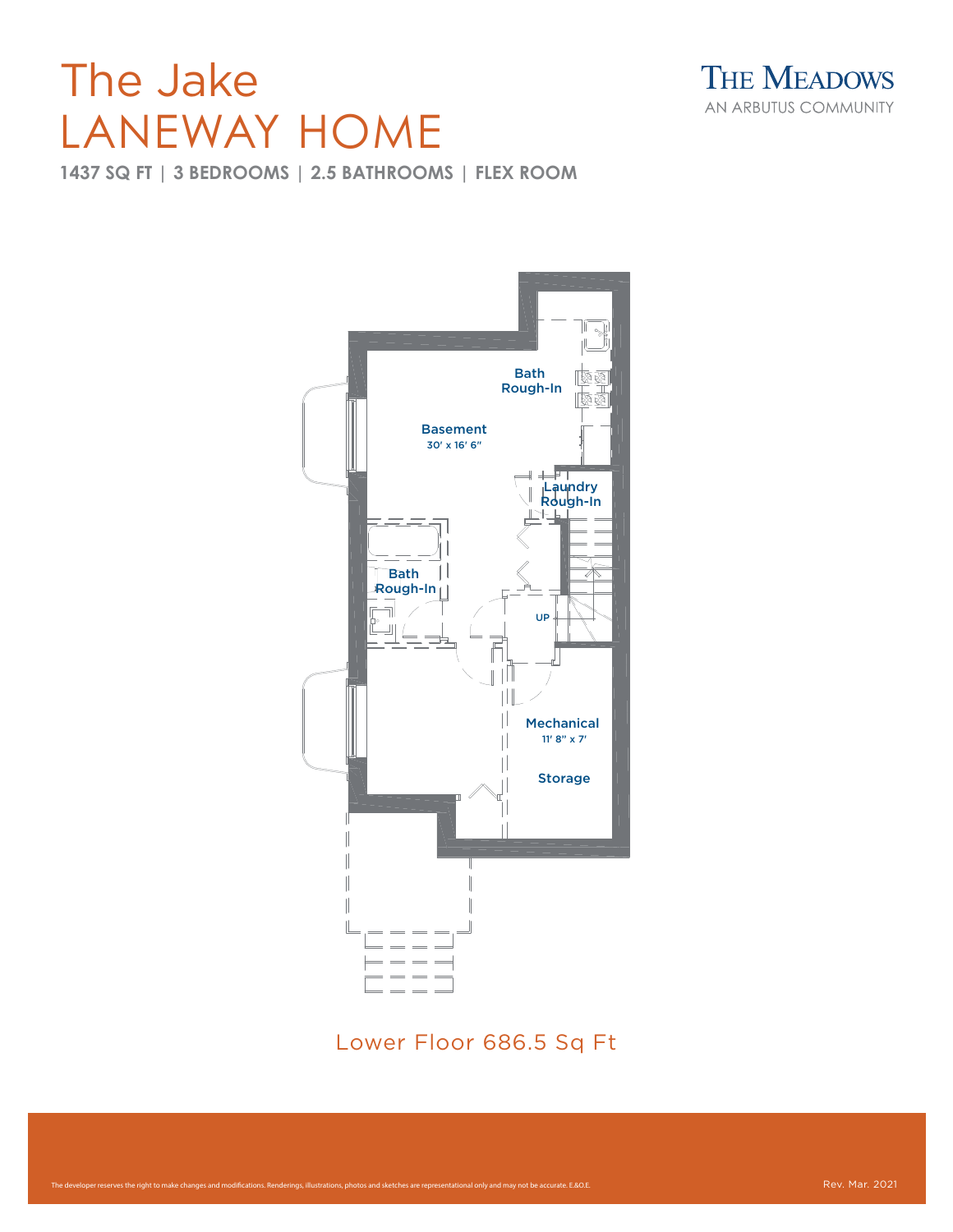## The Jake LANEWAY HOME

**1437 SQ FT | 3 BEDROOMS | 2.5 BATHROOMS | FLEX ROOM**



Main Floor 686.5 Sq Ft